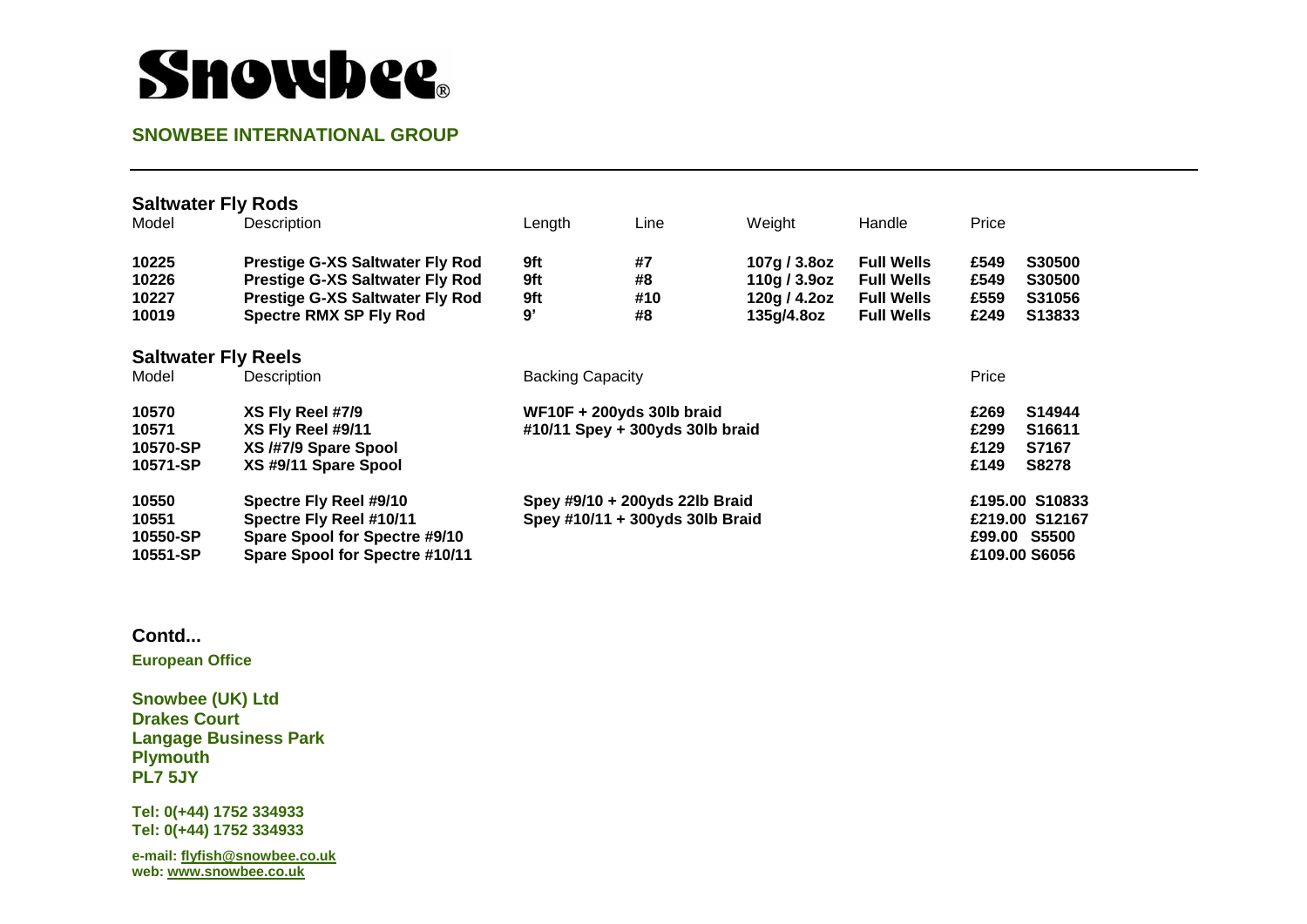# Snowbee

## **SNOWBEE INTERNATIONAL GROUP**

| Code                                                                         | <b>XS-Plus Tropics Saltwater Fly Lines</b><br><b>Product Description</b>           |                          | Colours                                 | Sink Rate                 | Line Range                         | Price                                                |
|------------------------------------------------------------------------------|------------------------------------------------------------------------------------|--------------------------|-----------------------------------------|---------------------------|------------------------------------|------------------------------------------------------|
| <b>TSWP-F</b><br><b>TSWDC-FS</b>                                             | XS Plus Tropics Saltwater Presentation<br>XS-Plus Tropics Saltwater 'Depth-Charge' |                          | <b>Light Blue/Aqua</b><br>Graphite/Aqua | <b>Floating</b><br>5-6ips | WF #7, 8, 9, 10<br>WF #7, 8, 9, 10 | £69.99 S3888<br>£69.99 S3888                         |
| <b>Saltwater Flies</b>                                                       |                                                                                    | No. of flies             |                                         |                           |                                    | Price                                                |
| Model Description                                                            |                                                                                    |                          |                                         |                           |                                    |                                                      |
| Sea Trout, Salmon & Surf<br><b>SF300 Sea Trout Hunter</b>                    | <b>SF301 Night Raider Sea Trout</b><br><b>SF304 Salmon Flame Singles</b>           | 5<br>$\overline{7}$<br>6 |                                         |                           |                                    | £9.99<br><b>S555</b><br>£8.99<br>S499<br>£11.99 S666 |
| <b>Saltwater/Predator</b>                                                    |                                                                                    |                          |                                         |                           |                                    |                                                      |
| <b>SF305 Bass Hunters</b>                                                    |                                                                                    | 5                        |                                         |                           |                                    | £10.99 S611                                          |
| <b>SF400 Bait Fish Specials</b>                                              |                                                                                    | 4                        |                                         |                           |                                    | £9.99 S555                                           |
| $\bf 6$<br><b>SF401 Surf Deceivers</b><br>4<br><b>SF406 Pike Hunters NEW</b> |                                                                                    |                          |                                         |                           |                                    | £10.99 S611<br>£14.99 S833                           |
| Contd                                                                        |                                                                                    |                          |                                         |                           |                                    |                                                      |
| <b>European Office</b>                                                       |                                                                                    |                          |                                         |                           |                                    |                                                      |
| <b>Snowbee (UK) Ltd</b>                                                      |                                                                                    |                          |                                         |                           |                                    |                                                      |
| <b>Drakes Court</b>                                                          |                                                                                    |                          |                                         |                           |                                    |                                                      |
| <b>Langage Business Park</b>                                                 |                                                                                    |                          |                                         |                           |                                    |                                                      |
| <b>Plymouth</b><br><b>PL7 5JY</b>                                            |                                                                                    |                          |                                         |                           |                                    |                                                      |
| Tel: 0(+44) 1752 334933<br>Tel: 0(+44) 1752 334933                           |                                                                                    |                          |                                         |                           |                                    |                                                      |
| e-mail: flyfish@snowbee.co.uk<br>web: www.snowbee.co.uk                      |                                                                                    |                          |                                         |                           |                                    |                                                      |